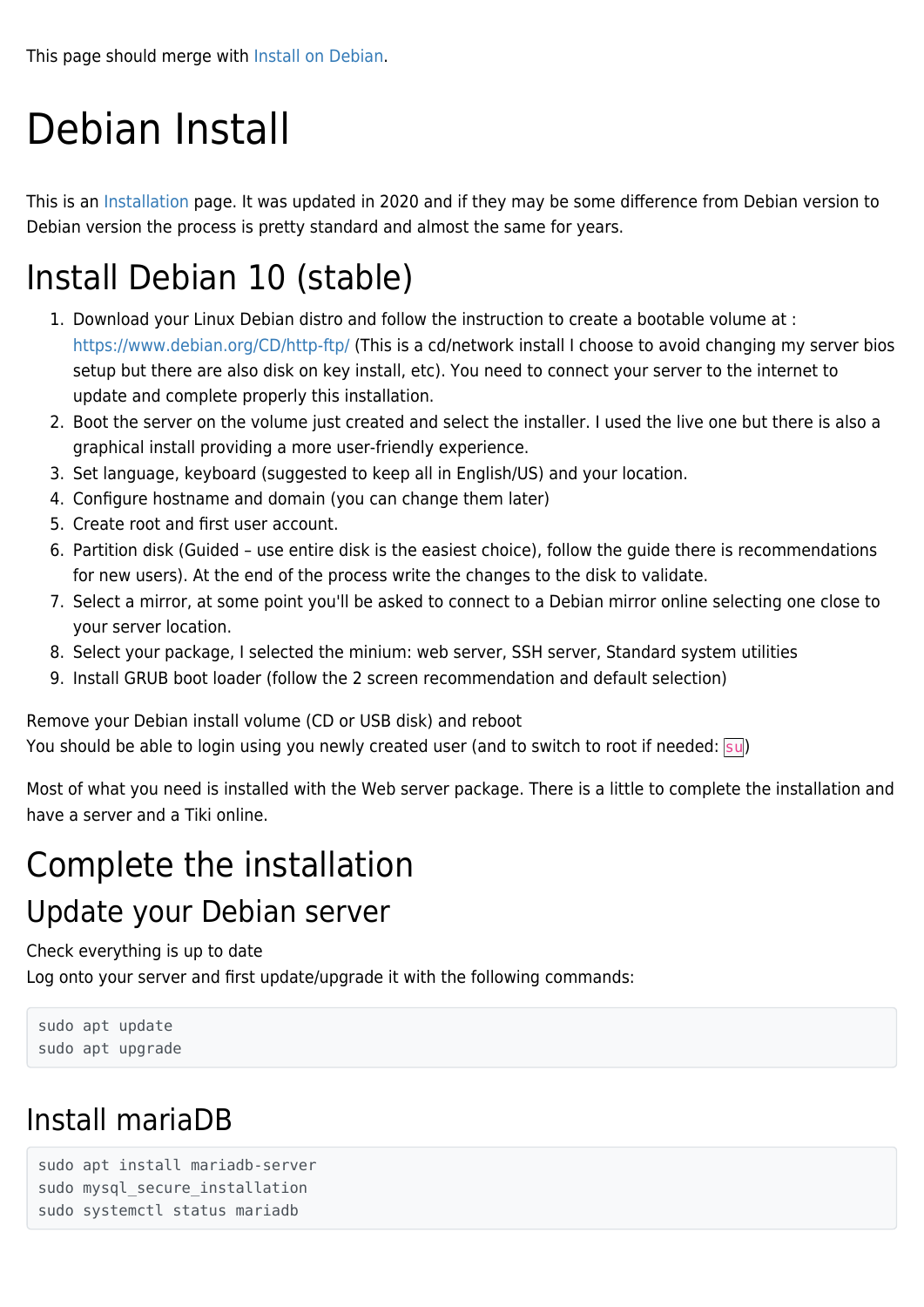#### **Optional**

While you will be able to run and complete the server setup and publish a website (a Tiki  $\bigoplus$  you need a lot more to assure your data protection and create the necessary services to manage easily your server, users, mailboxes, ect. There are control panel and addition that really help and set for you all the needed tools to administrate a server with several websites (virtual servers).

#### Install Webmin and Virtualmin

Download Virtualmin using the below script. It is basically a shell script that will handle rest of the installation once executed.

Then run it

```
wget https://software.virtualmin.com/gpl/scripts/install.sh
sudo /bin/sh ./install.sh
```
You have now to set your Webmin password (don't use the letter & ?).

sudo /usr/share/webmin/changepass.pl /etc/webmin root yourpassword

Restart webmin.

sudo systemctl restart webmin

You will now have access to your control panel if the port 10000 is open else, you may need to open the port it on the server. Because by default the Virtualmin will listen to the port Virtualmin. You only have to open this port if all the incoming requests on your server are blocked by default. (this is done using the security group on AWS)

Use [https://your\\_server\\_domain:10000](#page--1-0) (you can use your server IP too) Once you are in , follow Virtualmin Post installation wizard. It is pretty straightforward and everything is done to guide you.

#### Install several versions of PHP

Debian 10 come by default with 7.0 and installing MariaDB will add PHP7.4. You may want to use in parallel other PHP versions (you can select for each of your virtual server the PHP version).

Enable the sury.org repository and update the package list:

```
# assuming you are not root do:
sudo apt-get -y install apt-transport-https lsb-release ca-certificates curl
sudo curl -sSL -o /etc/apt/trusted.gpg.d/php.gpg https://packages.sury.org/php/apt.gpg
sudo sh -c 'echo "deb https://packages.sury.org/php/ $(lsb_release -sc) main" >
/etc/apt/sources.list.d/php.list'
```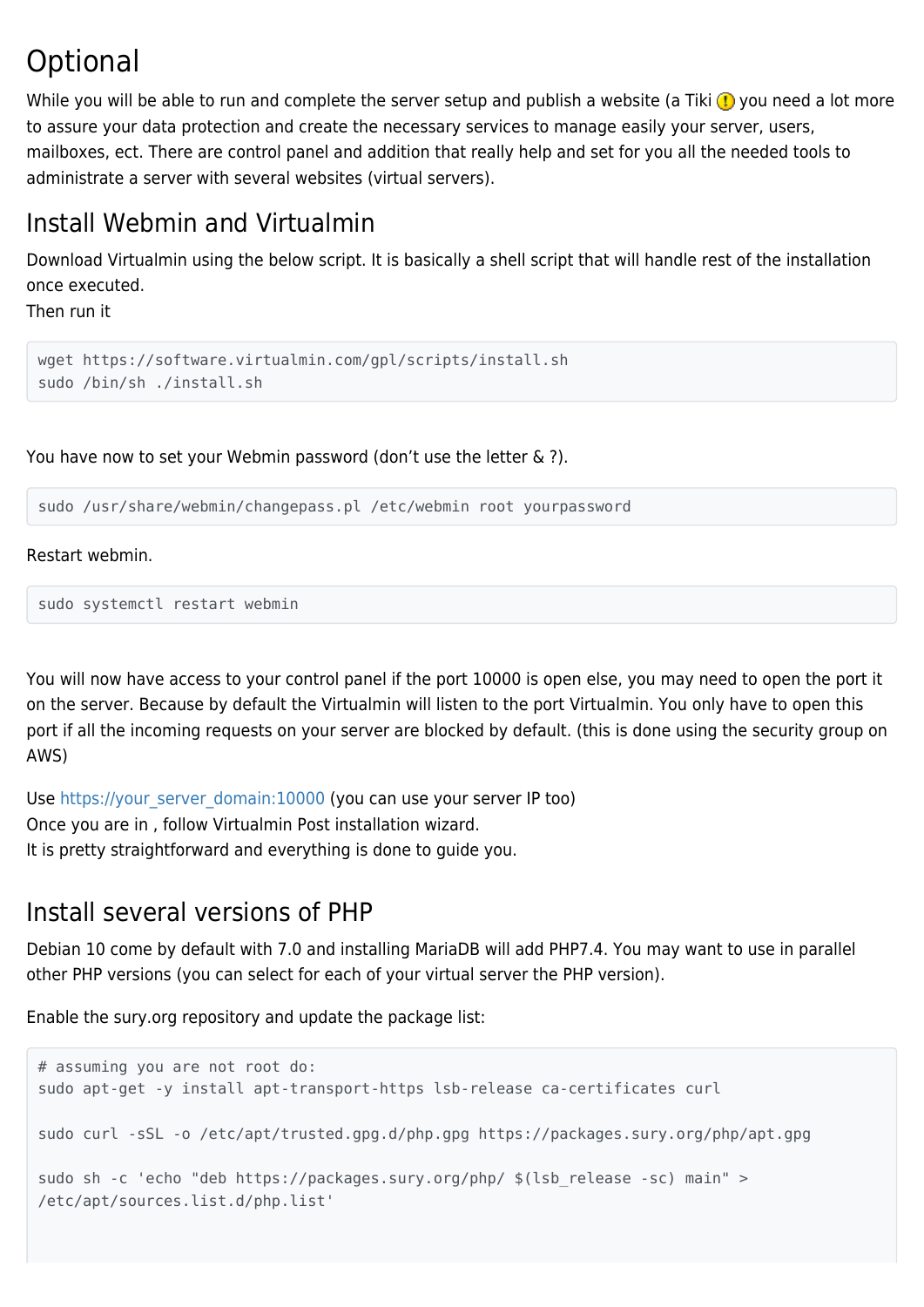From here you can install any PHP package (change version number for what you need) and it will be accessible for your PHP version configuration in Virtualmin

```
sudo apt-get install php7.2 php7.2-cgi php7.2-cli php7.2-fpm php7.2-mysql php7.2-xml php7.2-gd
php7.2-intl php7.2-xsl php7.2-curl php7.2-zip php7.2-mbstring
```
Sidenotes: On another server installed from scratch, after applying the above, I had to delete manually files starting with "ondrej-" at */etc/apt/sources.list.d* to be able to install any php version

Another side-note: when I used this php package list to install php 7.4 (see below) it was missing *php7.x-mysql* which I had to add to avoid it using AdoDB (and breaking)

Once I completed the installation of the second PHP recheck the Virtualmin configuration it by logging into Virtualmin, and clicking System Settings -> Re-Check Config

You can configure which one is the default PHP version used on new Virtual Servers. The default is to use the newest available. You can change that default in System Settings -> Server Templates -> Default -> PHP Options. To set your host or domain PHP version go to Virtualmin -> Server configuration -> PHP version and on that screen you can set the PHP version to useversion.

#### PHP 7.4

To add php 7.4 i used the virtualmin System -> Software Packages page and pasted this into the "Package from APT" box:

| $_{\odot}$<br>烧        |                                                               | <b>Software Packages</b> |   |
|------------------------|---------------------------------------------------------------|--------------------------|---|
| Installed Packages     |                                                               |                          |   |
| Q Search For Package:  |                                                               |                          |   |
|                        |                                                               |                          |   |
|                        |                                                               |                          |   |
| Install a New Package  | Select the location to install a new Debian DPKG package from |                          |   |
| ○ From local file      |                                                               |                          | € |
| ○ From uploaded file   | §                                                             |                          |   |
| ◯ From ftp or http URL |                                                               |                          |   |

php7.4 php7.4-cgi php7.4-cli php7.4-fpm php7.4-mysql php7.4-xml php7.4-gd php7.4-intl php7.4 xsl php7.4-curl php7.4-zip php7.4-mbstring php7.4-mysql php7.4-bcmath